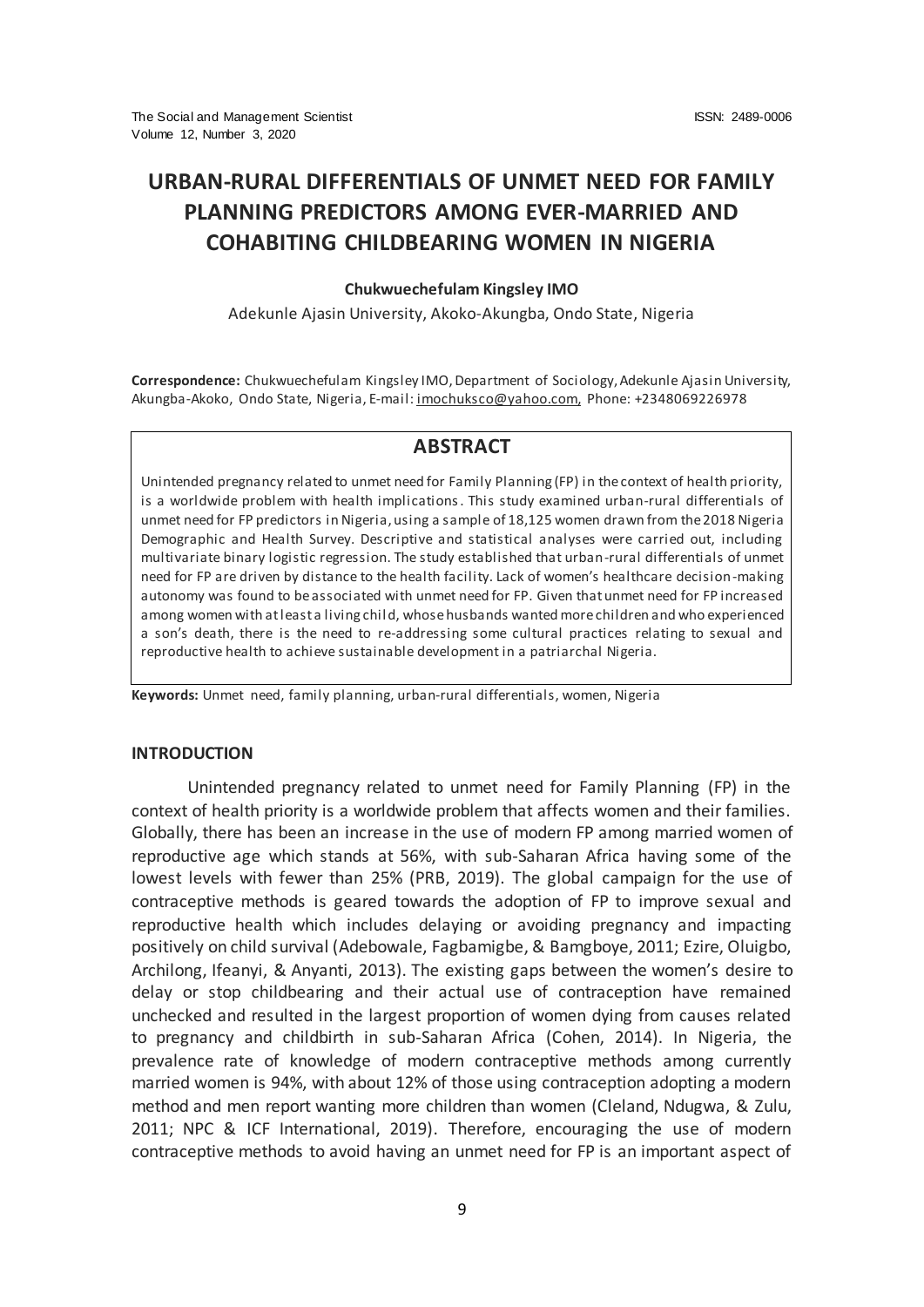achieving the Sustainable Development Goals (SDGs) targets of ending Sexually Transmitted Infections (STIs) that contribute to maternal mortality ratio and burden of babies born with infections from STIs by 2030 (Epub, 2018).

Unmet need for FP reveals the existing gap between some women's reproductive intentions and use of contraceptive methods for FP, including women who want to postpone their next birth or stop childbearing altogether, but are not using a contraceptive method (Genet, Abeje. & Ejigu, 2015; NPC & ICF International, 2019). This is assumed to reduce poverty, maternal and child mortality by maintaining health spacing; empowers women by lightening the burden of excessive childbearing, as well as reduces environmental degradation by stabilizing the world population (Genet, Abeje, & Ejigu, 2015; Robinson, Stoffel, & Haider, 2015; Singh, Darroch, & Ashford, 2014). Also, these gains could contribute to other development objectives, such as curbing poverty and slowing population growth (Moreland & Talbird, 2006). But if the level of unmet need for FP among currently married and cohabiting women justifies the huge investments in FP by stakeholders and indicates an improvement in the sexual and reproductive health rights becomes important in Nigeria.

Socio-demographic and economic factors have been identified to contribute to unmet need for FP such as women's age (Hailemariam & Haddis, 2011; Ojakaa, 2008), educational attainment (Acacio-Claro & Borja, 2010; Ali & Okud, 2013; Khola, Kausar, Naeem, Shahzad, & Nadia, 2018; Westoff, 2012), occupation (Ali & Okud, 2013; Ojakaa, 2008), inequalities and household wealth (Mills, Bos, & Suzuki, 2010; Westoff, 2012). Studies have shown that unmet needs for FP are higher among women with primary education and below, but those with better education are more likely to use FP (Ali & Okud, 2013; Khola *et al.*, 2018). In addition to women's level of education, income was found to have significantly increased uptake of FP (Tekelab, Melka, & Wirtu, 2015). Women's economic independence increases their power in sexual and reproductive decisions including the use of FP and protects them from exposure to sexually transmitted infections (Haberland, 2015; Osuafor & Mturi, 2014). A study of many countries including Nigeria revealed that women in the wealthiest quintile households had higher unmet needs for FP than those in the lower quintile households, with reversed patterns in countries such as Bolivia, Ghana, Togo, and Zimbabwe (Mills *et al.*, 2010).

Unmet needs for FP have been related to visiting health facility and intra-familial factors. In Ethiopia, women with unmet need for both spacing and limiting reported not visiting health facilities or being visited by a health worker (Hailemariam & Haddis, 2011). Having contact with healthcare providers could encourage the demand for FP, but it might not necessarily meet the demand (Ojakaa, 2008). Additionally, distance to health facility has been documented to be one of the reasons for unmet need for FP (Cleland, Harbison & Shah, 2014). Previous studies have shown that women with decision-making power and autonomy are more likely to meet their reproductive health goals by contraceptive usage and not having an unmet need for contraception (Blackstone & Iwelunmor, 2017; Upadhyay & Karasek, 2010; Wado, 2018). However, the influence of men on female partners' decision-making regarding FP uptake has been documented (Tilahun, Coene, Temmerman & Degomme, 2014), while decision-making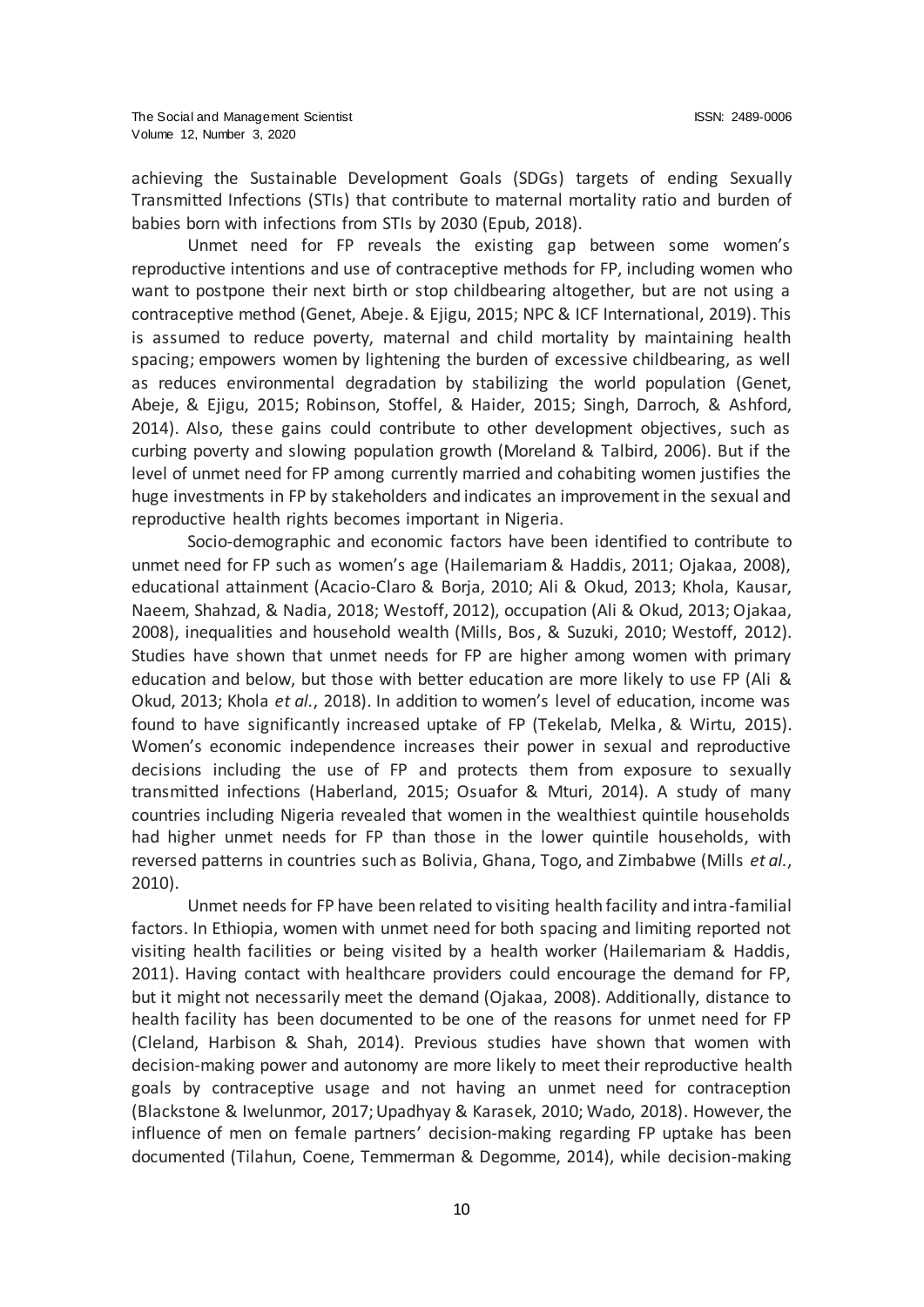roles and power dynamics among couples are important predictors of FP (Blackstone & Iwelunmor, 2017). The number of ever-born children is a critical predictor of unmet need for FP (Beguy, Ezeh, Mberu & Emina, 2017; Oginni, Adebajo & Ahonsi, 2015; Wulifan, Brenner, Jahn & De-Allegri, 2016). A study in Burundi found that the experience of the loss of a boy child was found to be significantly associated with unmet need (Nzokirishaka & Itua, 2018). It is evident from the reviewed studies that predictors of unmet need for FP vary across countries, hence the need to investigate the relative importance of a visit to the health facility and selected intra-familial factors which are lacking in literature in a patriarchal country like Nigeria.

Despite that the total fertility rate of 5.3 children per woman and high maternal mortality (512 maternal deaths per 100,000 live births), the contraceptive prevalence rate among currently married women is 17% in Nigeria, which is an increase of 2% from 2013 Nigeria Demographic and Health Survey (NDHS) and lower than the current sub-Saharan Africa average of fewer than 25%, while the unmet need for FP among this category of women in Nigeria stands at 19% (NPC & ICF International, 2019; PRB, 2019). With the low level of married women of childbearing age using modern contraceptive methods in Nigeria, it is questionable that the country's maternal and child health, as well as fertility situations would improve significantly in the near future. This research hypothesizes that unmet need for FP among married and cohabiting women is associated with visits to health facilities and intra-familial measures. Therefore, this study aims at examining urban-rural differentials of unmet need for FP predictors including a visit to the health facility and intra-familial factors among currently married and cohabiting childbearing women in Nigeria. Adopting the recommendations of this study will help facilitate the achievement of SDGs targets of ending STIs, universal access to sexual and reproductive healthcare services, gender equality and empowerment of all women that contribute to maternal and child health outcome.

### **METHODS**

Data for this study were obtained from the individual recode data file of the 2018 NDHS. The NDHS is a cross-sectional study and the sixth survey of its kind to be implemented by the National Population Commission. The survey used standardized interviewer-administered questionnaires to provide up-to-date information on demographic and health indicators in Nigeria. A detailed report of the data collection methods and procedures for 2018 NDHS has been published elsewhere (NPC & ICF International, 2019). The analyses for this study covered a weighted sample of 18,125 childbearing women (urban  $-6,255$  and rural  $-11,830$ ) who were currently married and cohabiting with partners during the survey but reported to have given birth to at least a child in the last five years that preceded the survey. This is to improve the representativeness of the data from the group of women interviewed in the survey (i.e. 2013-2018).

The outcome variable was unmet need for FP, an indication that women who either reported wanting more children (limiters) or wanting to wait for two or more years before having another child (spacers), but are not using contraception were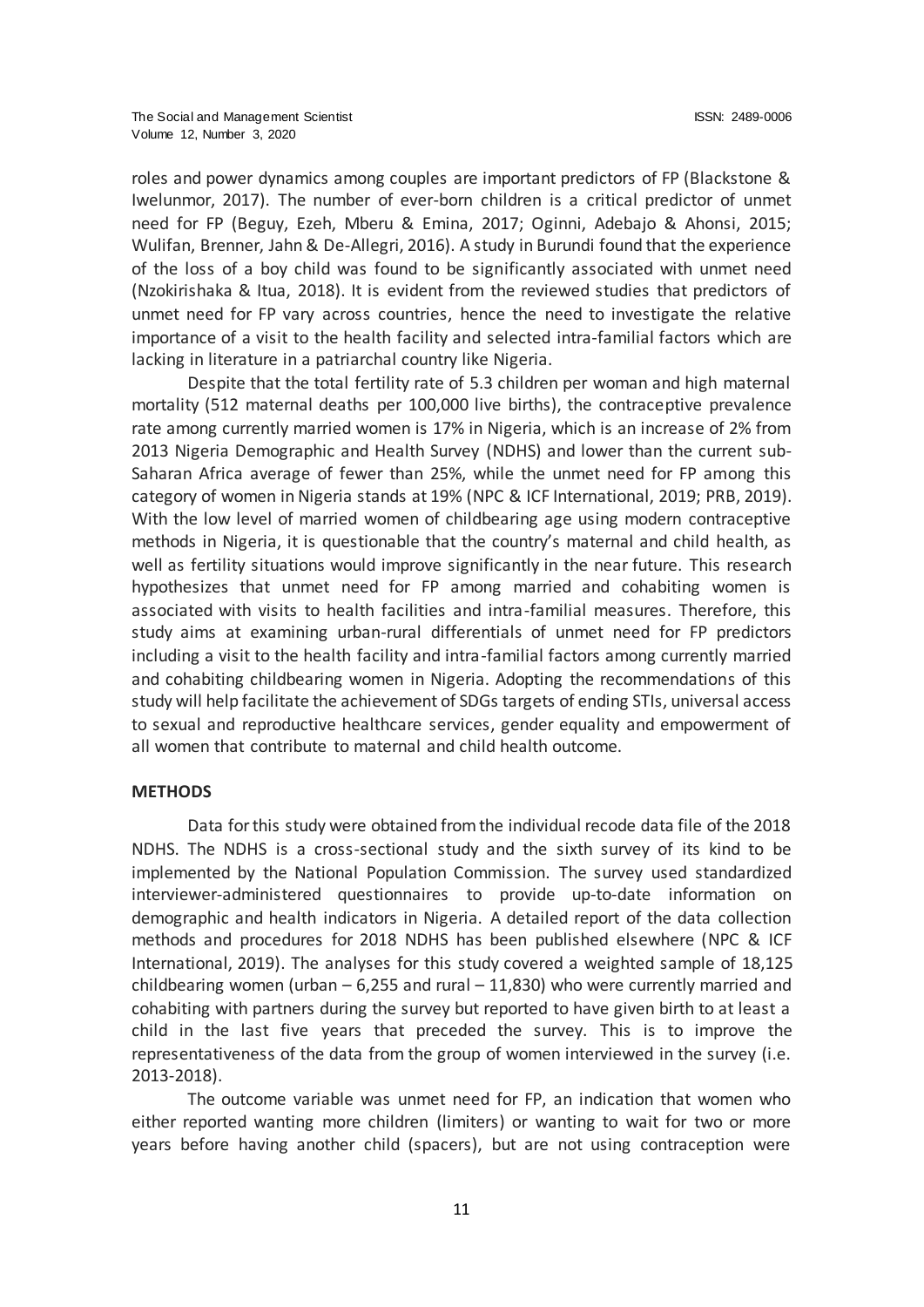categorized as having an unmet need for FP. The possible answers to unmet need question were categorized into three including unmet need for spacing, unmet need for limiting and no unmet need. These were collapsed into a binary outcome as 'unmet need' coded as 1 if a woman had an unmet need for contraception and otherwise 'no unmet need' coded as 0. The explanatory variables in this study were 1) visited a health facility in the last 12 months, 2) distance to the health facility, 3) person who usually decides on respondent's healthcare, 4) the number of living children, 5) husband's desire for children, and 6) sons who have died. These variables are considered be important predictors of unmet need for FP in a patriarchal society like Nigeria, where children, especially males are required to maintain the family lineage. The categories of some variables were re-grouped from their original categories in the datasets. Additionally, selected co-variables included in the analysis were age, marital status, educational attainment, employment status, wealth quintile and region. To make interpretation simpler and more meaningful, some variables were also regrouped from their original categories in the datasets. The selection of the explanatory variables was informed by their documented significant association with unmet need for FP and other related aspects of life in the literature and availability in the dataset.

Two levels of analyses (univariate and multivariate) were employed in this study. At the multivariate level, the Pearson chi-square test and binary logistic regression analysis were used to measure the odds ratios (OR) of the association between outcome variable (unmet need for FP) and explanatory variables (predictors of unmet need for FP). Measures of association between the outcome variable and explanatory variables were expressed as OR with 95% confidence intervals (CI). A variable with OR greater than 1.00 implied that the variable increases the likelihood of the outcome (unmet need for family planning), while it is the opposite when the OR is less than 1.00. All the analyses were conducted using STATA software (version 14). Svy command in Stata was used to adjust for the complex survey design of the DHS data.

# **Ethical consideration**

This study utilized a secondary dataset with all personally identifiable information removed. Hence, confidentiality and anonymity are guaranteed. This paper was extracted from a large study for which permission to download and use the NDHS data was obtained from Measure DHS/ICF International, USA. Therefore, no further ethics approval was required.

### **RESULTS**

### **Socio-demographic characteristics of the sample population by place of residence**

The distribution of the sample population among urban and rural women is presented in Table 1. All the respondents' characteristics varied with the exception of mothers' age and employment status by place of residence. The result on age showed that the majority of the women were within the normal age of 25-34 years, while the mean age of the general sampled population was 30 years; with 31 years and 29 years for urban and rural women, respectively. A large proportion of the women reported not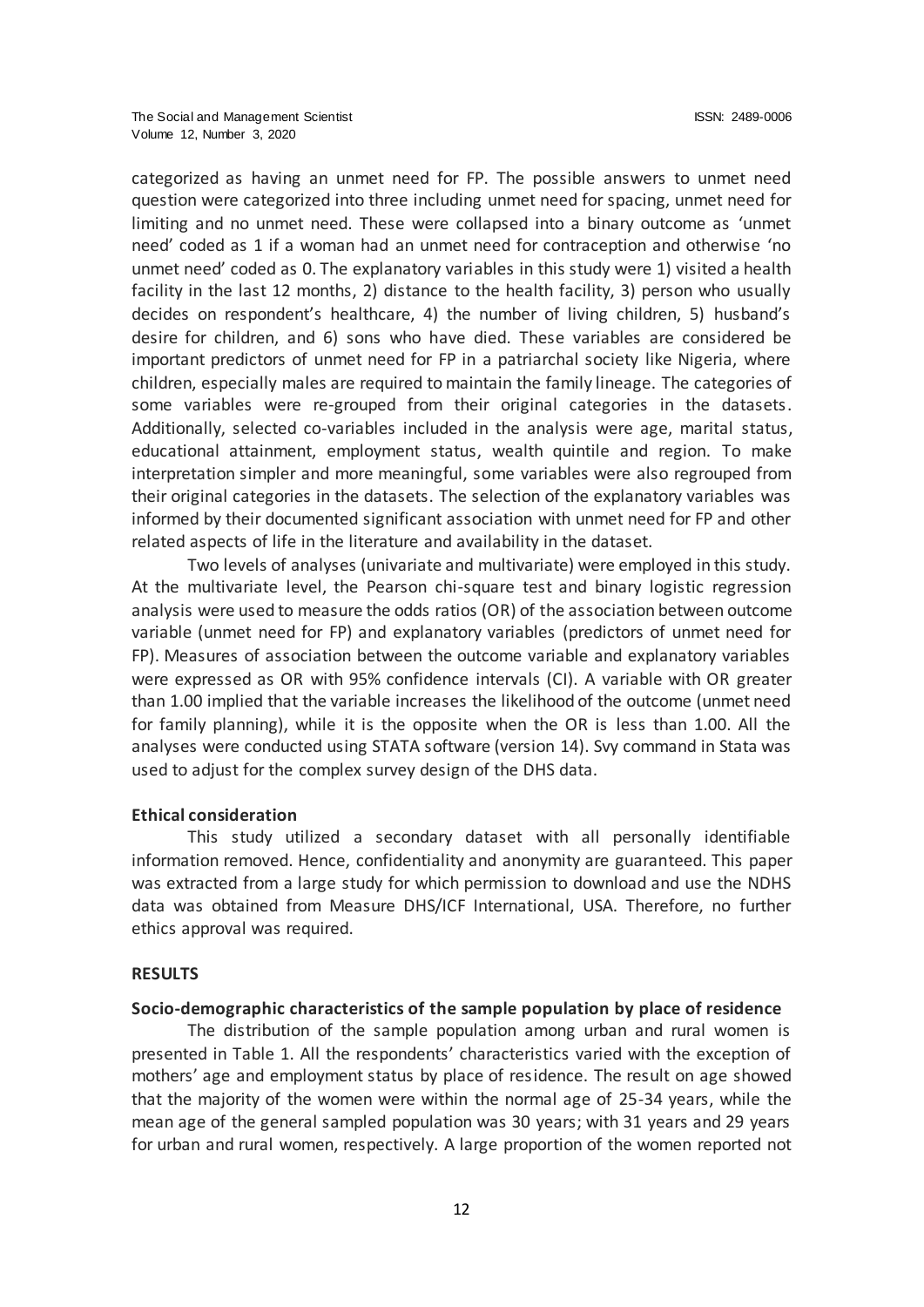to have formal education (45.4%), with a variation among urban and rural women. With respect to employment status, over one-half of the women reported being employed, even across the place of residence. The largest proportion of urban women was found in the highest wealth quintile households (65.4%), compared to 63.4% of their counterparts in the lowest category resident in the rural area. Also, the sample of women ranged from 30.3% in the North-west to 8.9% in the South-south. The largest proportion of the women in the urban area (22.6%) was found in the South-west, while 35.3% in the rural area was found in the North-west.

| Characteristics               | Urban & Rural | Urban       | Rural       |
|-------------------------------|---------------|-------------|-------------|
|                               | N(%)          | N(%)        | N(%)        |
| Age (Mean)                    | 30 years      | 31 years    | 29 years    |
| $15 - 24$                     | 4,246(23.4)   | 1,062(16.9) | 3,184(26.9) |
| $25 - 34$                     | 8,743(48.2)   | 3,283(52.1) | 5,460(46.2) |
| 35 and above                  | 5,136(28.3)   | 1,950(31.0) | 3,186(26.9) |
| <b>Educational attainment</b> |               |             |             |
| No education                  | 8,231(45.4)   | 1,357(21.6) | 6,874(58.1) |
| Primary                       | 2,746(15.2)   | 941(15.0)   | 1,805(15.3) |
| Secondary/tertiary            | 7,148(39.4)   | 3,997(63.4) | 3,151(26.6) |
| <b>Employment status</b>      |               |             |             |
| Not working                   | 5,795(32.0)   | 1,674(26.6) | 4,121(34.8) |
| Working                       | 12,330(68.0)  | 4,621(73.4) | 7,709(65.2) |
| <b>Wealth Quintile</b>        |               |             |             |
| Lowest                        | 8,841(46.0)   | 846(13.4)   | 7,495(63.4) |
| Middle                        | 3,714(20.5)   | 1,331(21.1) | 2,383(20.1) |
| Highest                       | 6,070(33.5)   | 4,118(65.4) | 1,952(16.5) |
| Region                        |               |             |             |
| North-central                 | 3,119(17.2)   | 952(15.1)   | 2,167(18.3) |
| North-east                    | 3.930(21.7)   | 780(12.4)   | 3,150(26.6) |
| North-west                    | 5,493(30.3)   | 1,318(20.9) | 4,175(35.3) |
| South-east                    | 1,956(10.8)   | 1,253(19.9) | 703(5.9)    |
| South-south                   | 1,618(8.9)    | 569(9.0)    | 1,049(8.9)  |
| South-west                    | 2,009(11.1)   | 1,423(22.6) | 586(5.0)    |

| Table 1: Socio-demographic characteristics of the sample by place of residence |  |  |  |
|--------------------------------------------------------------------------------|--|--|--|
|--------------------------------------------------------------------------------|--|--|--|

Source: NDHS 2018

# **Visit to health facility, selected intra-familial factors and unmet need for FP of the sample by place of residence**

Table 2 shows the distribution of selected health facility and intra-familial factors of the sample by place of residence. The results indicate that 1 in 2 women visited the health facility, even in urban and rural areas in the last 12 months before the survey. Generally, about 70% of the sampled women, with slightly more urban women than their urban counterparts reported that distance to the health facility was not a big problem (83.4% and 63.4%, respectively). Women having autonomy in healthcare decision was low. The largest proportion of women had at most 4 children (68.4%),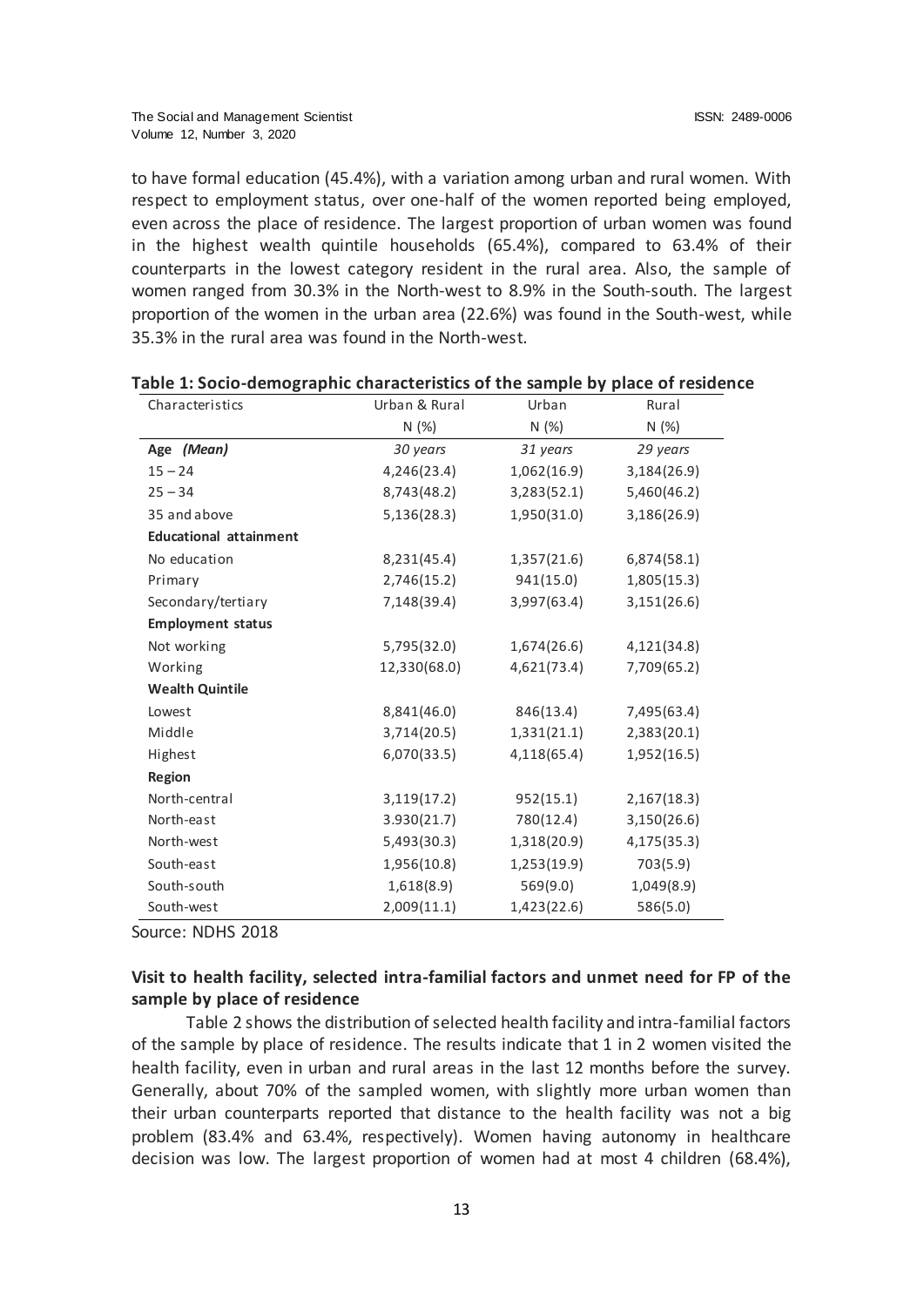slightly higher among urban women (72.1%) than their rural counterparts (66.4%). More than one-half of the women reported that their husbands wanted more children, but higher among rural women compared to those in the urban area. The experience of a son's death was low, even among urban and rural women. Concerning having an unmet need for FP, about 15% of the women had unmet need for spacing, 8% had unmet need for limiting, while over two-third reported having no unmet need for FP.

| Characteristics                               | Urban & Rural | Urban       | Rural       |
|-----------------------------------------------|---------------|-------------|-------------|
|                                               | N(%)          | N(%)        | N(%)        |
| Visited health facility in the last 12 months |               |             |             |
| <b>No</b>                                     | 8,442(46.6)   | 2,609(41.5) | 5,833(49.3) |
| Yes                                           | 9,683(53.4)   | 3,686(58.5) | 5,997(50.7) |
| Distance to health facility                   |               |             |             |
| Big problem                                   | 5,377(29.7)   | 1,046(16.6) | 4,331(36.6) |
| Not a big problem                             | 12,748(70.3)  | 5,249(83.4) | 7,499(63.4) |
| Decision on respondent's healthcare           |               |             |             |
| Alone                                         | 1,534(8.5)    | 739(11.7)   | 795(6.7)    |
| Jointly                                       | 5,864(32.4)   | 2,676(42.5) | 3,188(27.0) |
| Husband/partner alone and other               | 10,727(59.1)  | 2,880(45.8) | 7,847(66.3) |
| No of living children                         |               |             |             |
| No living child                               | 211(1.1)      | 56(0.9)     | 155(1.3)    |
| At most 4 children                            | 12,393(68.4)  | 4,541(72.1) | 7,852(66.4) |
| More than 4 children                          | 5,521(30.5)   | 1,698(27.0) | 3,823(32.3) |
| Husband's desire for children                 |               |             |             |
| Both want same                                | 7,808(43.1)   | 3,331(53.0) | 4,477(37.9) |
| Husband wants more                            | 10,290(56.9)  | 2,954(47.0) | 7,336(62.1) |
| Son's death                                   |               |             |             |
| <b>No</b>                                     | 14,115(77.9)  | 5,342(84.9) | 8,773(74.2) |
| Yes                                           | 4,010(22.1)   | 953(15.1)   | 3,057(25.8) |
| <b>Unmet need for FP</b>                      |               |             |             |
| Unmet need for spacing                        | 2,655(14.7)   | 952(15.2)   | 1,703(14.5) |
| Unmet need for limiting                       | 1,405(7.8)    | 516(8.2)    | 889(7.5)    |
| No unmet need                                 | 13,986(77.5)  | 4,811(76.6) | 9,175(78.0) |

| Table 2: Percentage distribution of visit to health facility, selected intra-familial factors |
|-----------------------------------------------------------------------------------------------|
| and unmet need for FP of the sample by place of residence                                     |

Source: NDHS 2018

# **Unadjusted and adjusted analyses of predictors of unmet need for FP by place of residence**

The unadjusted and adjusted results of all the explanatory variables of unmet need for FP using multivariate analysis are presented in Table 3. The result showed that visit to the health facility was significantly associated with unmet need for FP. For instance, the odds of having an unmet need for FP were significantly reduced among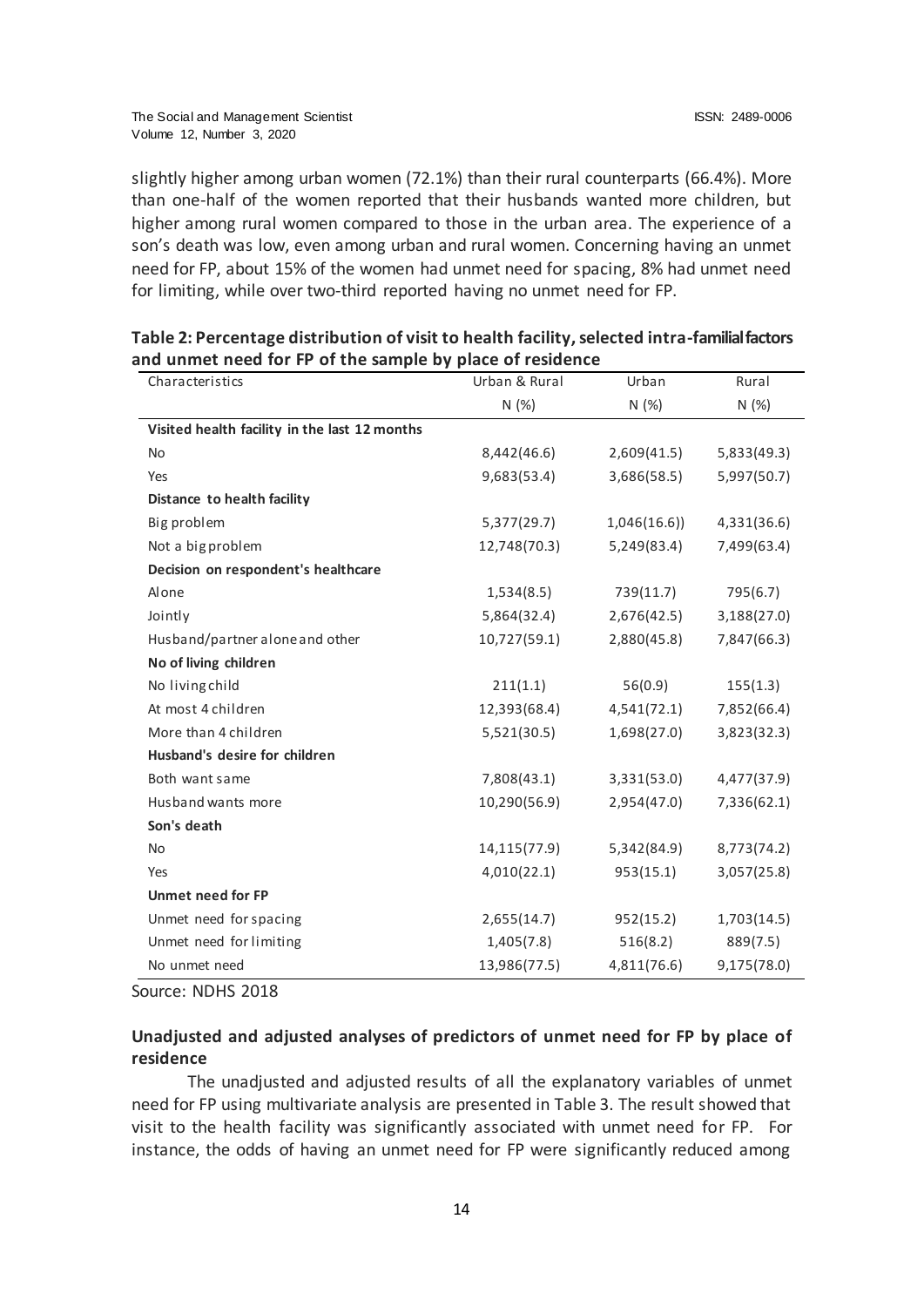urban and rural women who visited a health facility in the last 12 months (aOR: 0.80; CI: 0.71-0.90 and aOR: 0.84; CI: 0.76-0.92, respectively). Though not significant, urban women who reported that distance to the health facility was not a big problem had lower odds of having unmet need for FP (OR: 0.87; CI: 0.75-1.02) compared to their counterparts in the reference category. Urban and rural women who had less autonomy in deciding their healthcare were less likely to have an unmet need for FP. For instance, the results were significant among rural women who made joint decisions and whose husbands/partners made independent decisions on their healthcare (aOR: 0.75; CI: 0.63- 0.90 and aOR: 0.81; CI: 0.68-0.96, respectively). The result further revealed that the likelihood of having an unmet need for FP was significantly higher among urban and rural women who had at least a living child. Surprisingly, the odds of having an unmet need for FP was significantly higher among urban and rural women who reported having more than 4 children (aOR: 5.50; CI: 2.16-13.96 and aOR: 9.11; CI: 4.23-19.60, respectively) compared to those in the reference category. Similar results were observed among urban and rural women who reported experiencing a son's death (aOR: 1.31; CI: 1.11-1.55 and aOR: 1.12; CI: 1.01-1.25, respectively).

Additionally, the unadjusted results showed that all the selected co-variables were significantly associated with unmet need for FP. Surprisingly, the odds for having an unmet need for FP significantly increased for rural women with secondary or tertiary education (OR: 1.40; CI: 1.27-1.55), but though not significant, the odds decreased for urban women (OR: 0.91; CI: 0.79-1.06). Being employed significantly increased the women's odds of having unmet need for FP compared to those who were not working. Similar results were observed among urban and rural women found in middle and highest wealth quintile households. The adjusted results showed some regional variations of unmet need for FP among urban and rural women. The odds of having unmet need for FP significantly increased among urban women found in the Southsouth (aOR: 1.47; CI: 1.15-1.86), as well as rural women in the South-south and Southwest (aOR: 1.86; CI: 1.57-2.21 and aOR: 1.86; CI: 1.52-2.28, respectively).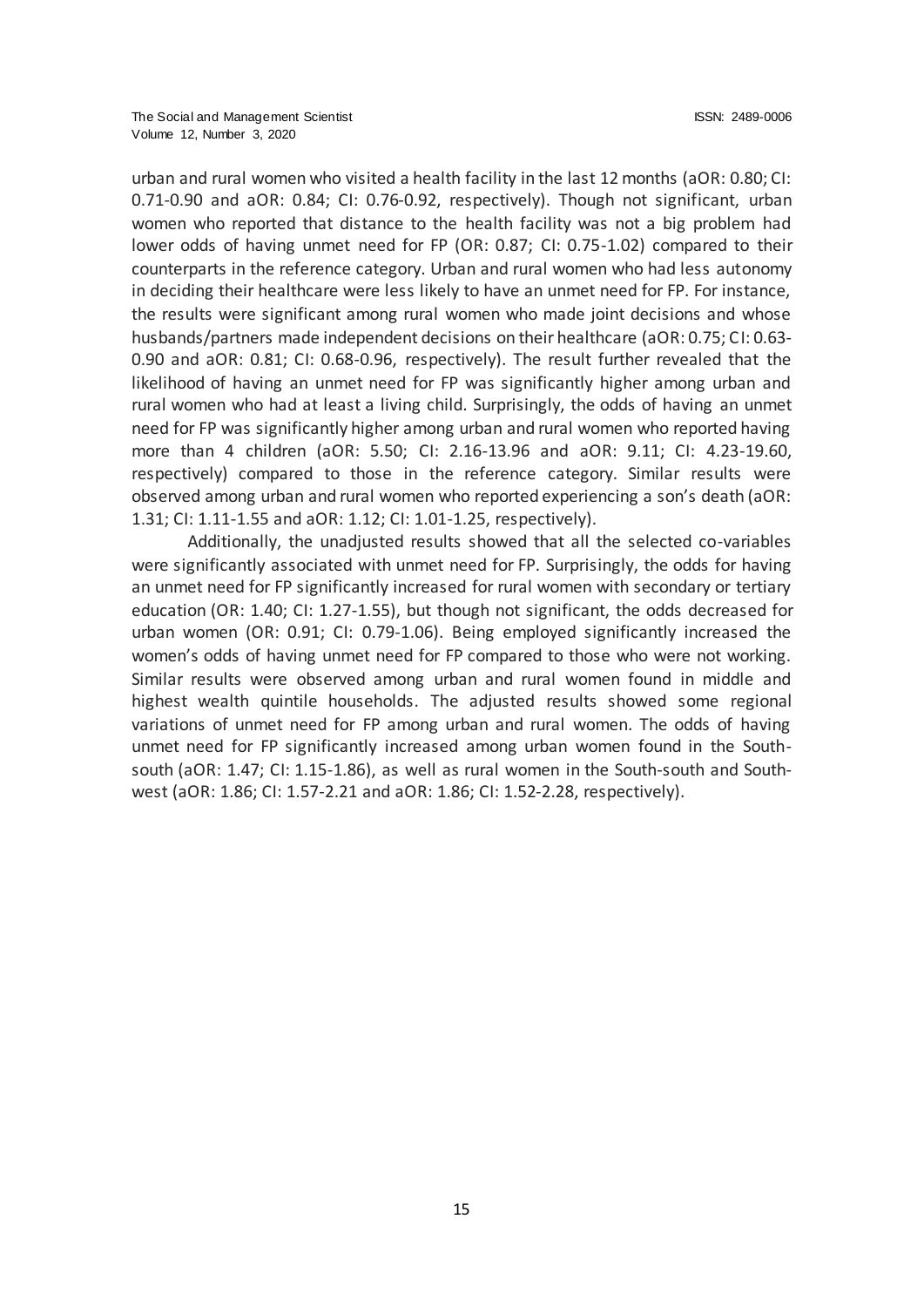| Characteristics/category               | Urban                   | Rural                    | Urban                   | Rural                   |
|----------------------------------------|-------------------------|--------------------------|-------------------------|-------------------------|
|                                        | OR(95% CI)              | OR(95% CI)               | a OR(95% CI)            | a OR(95% CI)            |
| Visited health facility in the         |                         |                          |                         |                         |
| last 12 months                         | 1.00                    | 1.00                     | 1.00                    | 1.00                    |
| No (RC)                                | $0.78(0.69 - 0.87)$ *** | $0.82(0.75-0.89)$ ***    | $0.80(0.71 - 0.90)$ *** |                         |
| Yes                                    |                         |                          |                         | $0.84(0.76-0.92)$ ***   |
| Distance to health facility            |                         |                          |                         |                         |
| Big problem (RC)                       | 1.00                    | 1.00                     | 1.00                    | 1.00                    |
| Not a big problem                      | $0.87(0.75 - 1.02)$     | $1.01(0.92 - 1.10)$      | $0.95(0.81 - 1.12)$     | $1.06(0.96-1.18)$       |
| Decision on respondent's<br>healthcare |                         |                          |                         |                         |
| Alone (RC)                             | 1.00                    | 1.00                     | 1.00                    | 1.00                    |
| Jointly                                | $0.82(0.68-0.99)$ *     | $0.85(0.72 - 1.02)$      | $0.84(0.70-1.02)$       | $0.75(0.63-0.90)$ **    |
| Husband/partner alone and              | $0.92(0.76 - 1.10)$     | $0.64(0.54-0.75)$ ***    | $0.98(0.80 - 1.19)$     | $0.81(0.68 - 0.96)^*$   |
| other                                  |                         |                          |                         |                         |
| No of living children                  |                         |                          |                         |                         |
| No living child (RC)                   | 1.00                    | 1.00                     | 1.00                    | 1.00                    |
| At most 4 children                     | $2.63(1.05 - 6.60)^*$   | 4.57(2.13-9.77)***       | $2.90(1.14 - 7.35)^*$   | $3.80(1.77 - 8.17)$ **  |
| More than 4 children                   | 4.72(1.88-11.91)**      | $9.75(4.55 - 20.88)$ *** | 5.50(2.16-13.96)***     | $9.11(4.23-19.60)$ ***  |
| Husband's desire for children          |                         |                          |                         |                         |
| Both want same (RC)                    | 1.00                    | 1.00                     | 1.00                    | 1.00                    |
| Husband wants more                     | $1.16(1.03-1.31)^*$     | $1.94(1.86 - 2.03)^*$    | $1.19(1.05-1.35)$ **    | $1.18(1.07-1.31)$ **    |
| Son's death                            |                         |                          |                         |                         |
| No (RC)                                | 1.00                    | 1.00                     | 1.00                    | 1.00                    |
| Yes                                    | $1.34(1.15-1.57)$ ***   | $1.02(0.92 - 1.12)*$     | $1.31(1.11-1.55)$ **    | $1.12(1.01-1.25)$ *     |
| Age                                    |                         |                          |                         |                         |
| $15 - 24$ (RC)                         | 1.00                    | 1.00                     |                         |                         |
| $25 - 34$                              | $1.04(0.87 - 1.23)$     | $1.29(1.15-1.45)$ ***    |                         |                         |
| 35 and above                           | $1.73(1.45-2.07)$ ***   | 2.70(2.39-3.05)***       |                         |                         |
| <b>Educational attainment</b>          |                         |                          |                         |                         |
| No education (RC)                      | 1.00                    | 1.00                     | 1.00                    | 1.00                    |
| Primary                                | $1.22(1.01-1.47)^*$     | $1.38(1.22 - 1.56)$ ***  | $1.17(0.95 - 1.44)$     | $1.03(0.96 - 1.24)$     |
| Secondary/tertiary                     | $0.91(0.79-1.06)$       | $1.40(1.27 - 1.55)$ ***  | $0.96(0.84 - 1.11)$     | $1.00(0.87 - 1.15)$     |
| <b>Employment status</b>               |                         |                          |                         |                         |
| Not working (RC)                       | 1.00                    | 1.00                     | 1.00                    | 1.00                    |
| Currently working                      | $1.22(1.08-1.40)$ **    | $1.34(1.22 - 1.48)$ ***  | $1.11(0.96-1.30)$       | $0.97(0.88 - 1.08)$     |
| <b>Wealth Quintile</b>                 |                         |                          |                         |                         |
| Lowest (RC)                            | 1.00                    | 1.00                     |                         |                         |
| Middle                                 | $1.10(0.89 - 1.34)$     | $1.39(1.24 - 1.54)$ ***  |                         |                         |
| Highest                                | $1.02(0.85 - 1.21)$     | $1.55(1.38 - 1.74)$ ***  |                         |                         |
| Region                                 |                         |                          |                         |                         |
| North-central (RC)                     | 1.00                    | 1.00                     | 1.00                    | 1.00                    |
| North-east                             | $0.87(0.70-1.09)$       | $0.80(0.70-0.91)$ **     | $0.74(0.59-0.94)$ *     | $0.71(0.61-0.81)$ ***   |
| North-west                             | $0.74(0.60-0.90)$ **    | $0.49(0.43 - 0.56)$ ***  | $0.60(0.48 - 0.74)$ *** | $0.41(0.35 - 0.47)$ *** |
| South-east                             | $0.72(0.59 - 0.89)$ **  | $1.17(0.97 - 1.42)$      | $0.71(0.57 - 0.88)$ **  | $1.23(1.00-1.51)$       |
| South-south                            | $1.39(1.01 - 1.74)$ **  | $1.78(1.52 - 2.08)$ ***  | $1.47(1.15-1.86)$ **    | $1.86(1.57-2.21)$ ***   |
| South-west                             | $1.04(0.86 - 1.26)$     | $1.69(1.39-205)$ ***     | 1,09(0.89-1.33)         | $1.86(1.52 - 2.28)$ *** |

# **Table 3: Unadjusted and adjusted analysis of predictors of unmet need for family planning by place of residence**

Note: \*p < 0.05; \*\*p < 0.01; \*\*\*p < 0.001; RC = Reference Category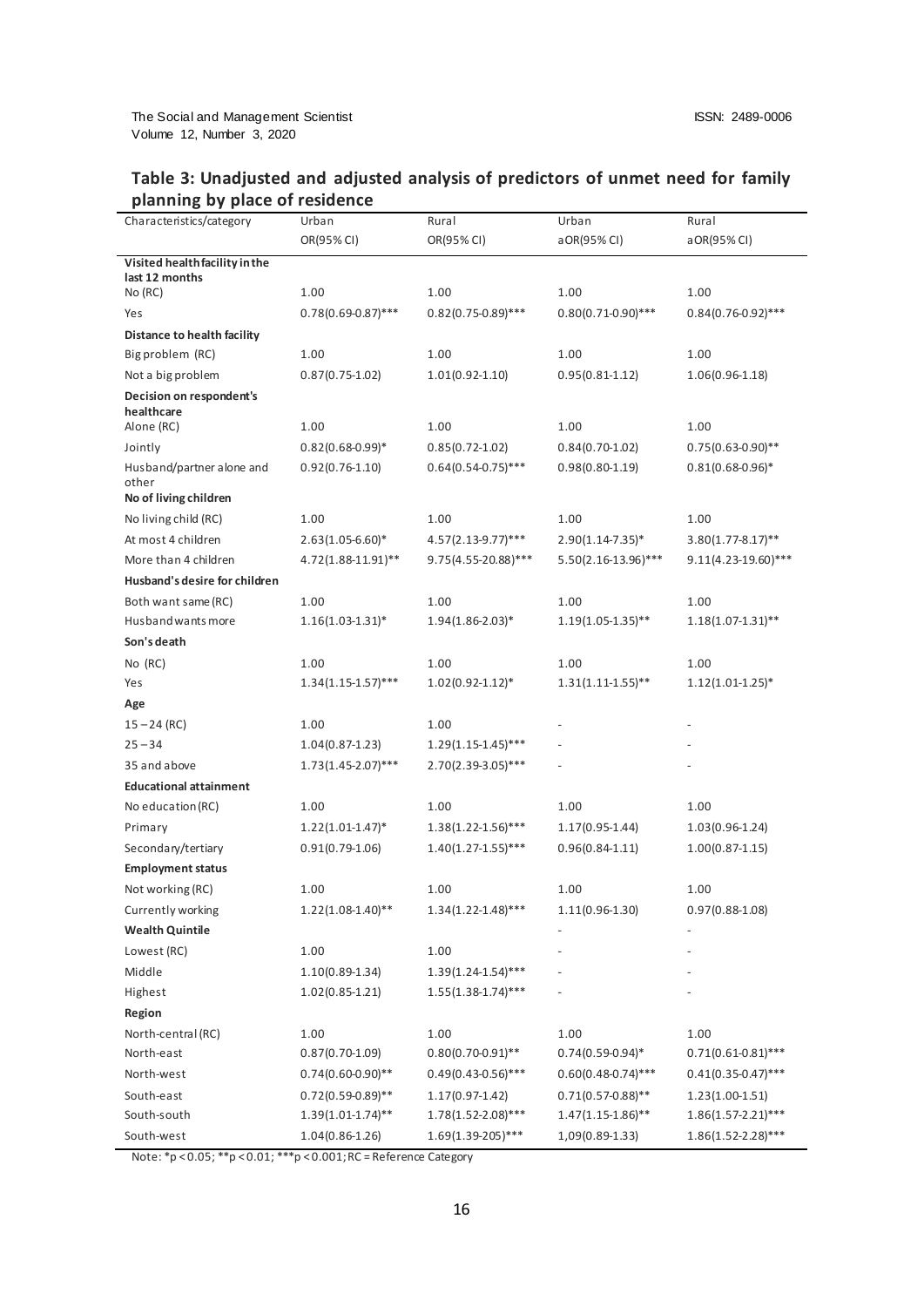#### **DISCUSSION**

This study revealed that unmet need for FP was significantly associated with a visit to health facility among urban and rural women. These findings corroborate a study that women with unmet need for both spacing and limiting visited health facilities (Hailemariam & Haddis, 2011). Plausibly, the advantage of such visits is that having contacts with health service providers could necessitate discussion on FP, hence allowing women to get counselling, information and encouragement for FP demand and usage (Ojakaa, 2008). Also, the study revealed that having an unmet need for FP reduced among urban women who reported that distance to the health facility was not a big problem, but the reverse was the case among their rural counterparts. The findings of this study have some policy implications in the location of health facilities and initiation of strategies towards addressing the plight of unmet need for FP, especially the disadvantaged rural women in Nigeria.

The findings further revealed that having an unmet need for FP was associated with urban and rural women's lack of decision-making autonomy on their healthcare. In line with other studies, this study revealed that unmet need for FP significantly increased among rural women who made joint decisions and whose husbands/partners made independent decisions of their healthcare (Blackstone & Iwelunmor, 2017; Upadhyay & Karasek, 2010; Wado, 2018). Additionally, the findings further highlight the influence of decision-making roles and power dynamics among couples and cohabiting partners (Blackstone & Iwelunmor, 2017), as well as the influence of men on female partners' decision-making regarding FP uptake (Tilahun*et al.*, 2014). Also, the findings showed that unmet need for FP increased among rural and urban women with at least a living child, especially among women with more than 4 children. This is in tandem with previous observations that the number of ever-born children is a critical predictor of unmet need (Beguy *et al*., 2017; Oginni, 2015; Wulifan *et al.,* 2016). This study further revealed that unmet need for FP among urban and rural women significantly increased with the husband's desire for children. This explains the persistence in desiring for social security by most couples which are hinged on illiteracy, thereby encouraging women not to use FP in order to display their fertility levels and maintain their marital positions in the society. Similarly, it was further revealed that unmet need for FP was significantly associated with experiencing the loss of a boy child corroborating a study in Burundi that the experience of losing a boy child was found significantly associated with unmet need FP (Nzokirishaka & Itua, 2018). As expected in a patriarchal society like Nigeria, losing a boy child who is required to maintain the family lineage could deter women from seeking for FP and encourage them to resume reproduction as soon as possible for a replacement.

This study established that becoming older increased the likelihood of having an unmet need for FP among urban and rural women. Surprisingly, unmet need for FP significantly increased among rural women with primary and secondary/tertiary education. This is in support of previous observation that women with primary and secondary education were more likely to have an unmet need for FP, especially for spacing (Oginni *et al*., 2015), but in contrast to some studies' outcomes that women with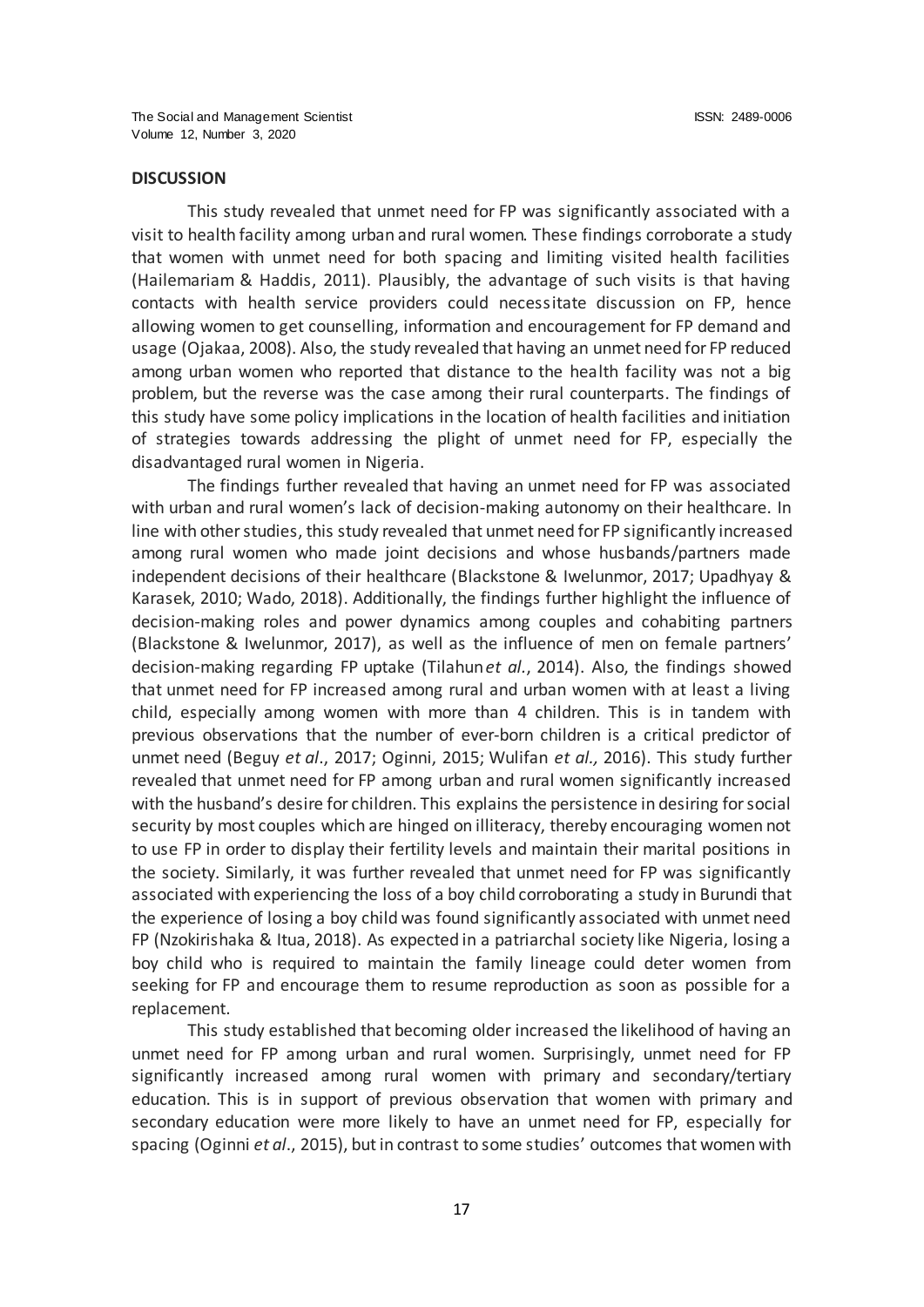better education are more likely to use FP (Ali & Okud, 2013; Khola *et al*., 2018). These findings have some policy implications considering the significant importance of education in providing women with better information on how to access family planning services. Additionally, the findings showed that the likelihood of having an unmet need for FP increased among women who were employed and found in middle and highest wealth quintile households. This could be attributed to the fact that women with some levels of economic independence might have false hope in making FP related decisions, thus supporting the previous observation that women found in the wealthiest quintile households had a higher unmet need for FP than those in the lower quintiles households (Mills *et al*., 2010). The analysis on regional differentials of unmet need for FP among currently married and cohabiting women corroborate earlier establishment variations of unmet need for FP across regions in Nigeria (Anne, 2015). This could be attributed to differences in the women's socio-economic backgrounds, distance to the health facility and some cultural practices relating to sexual and reproductive health. Hence, lack of formal education, not being employed, coming from the lowest wealth quintile households and most disadvantaged geopolitical zone, as well as the distant location of health centres and patriarchal norms that insubordinate women in household decisionmaking processes might be constrained to not to visit health facility FP.

### **Conclusion**

This study established that visiting health facility reduced unmet need for FP among urban and rural women, however, distance to the health facility was found to be predicting unmet need for FP, especially among rural women. Additionally, unmet need for FP was associated with urban and rural women's lack of decision-making autonomy on their healthcare, having at least a living child, husband's desire for children and experiencing the loss of a boy child. This explains a persistent desire for high fertility in a patriarchal society like Nigeria which is geared towards social security by most couples hinged on unhealthy cultural practices that become inimical to achieving SGDs targets of reducing maternal mortality ratio, ending preventable deaths of newborns and children under-5 years of age, and ensuring universal access to sexual and reproductive healthcare services by 2030 in Nigeria. Given that unmet need for FP was associated with having higher educational attainment, being employed and found in the middle and highest wealth quintile households, as well as regional variations among most women, there is the need to re-strategize on the location of health facilities in order to address the plight of unmet need for FP, especially the disadvantaged rural women. Undoubtedly, not doing these will have grave implications for achieving sustainable development in Nigeria.

The outcome of this study would be very helpful in improving women's adoption of FP towards reducing maternal mortality ratio, ending preventable deaths of newborns and children under-5 years of age, and ensuring universal access to sexual and reproductive healthcare services in a culturally diverse and patriarchal country like Nigeria.

# **Limitations**

This study is not without some limitations which include that the present analyses were limited to currently married and cohabiting childbearing women who had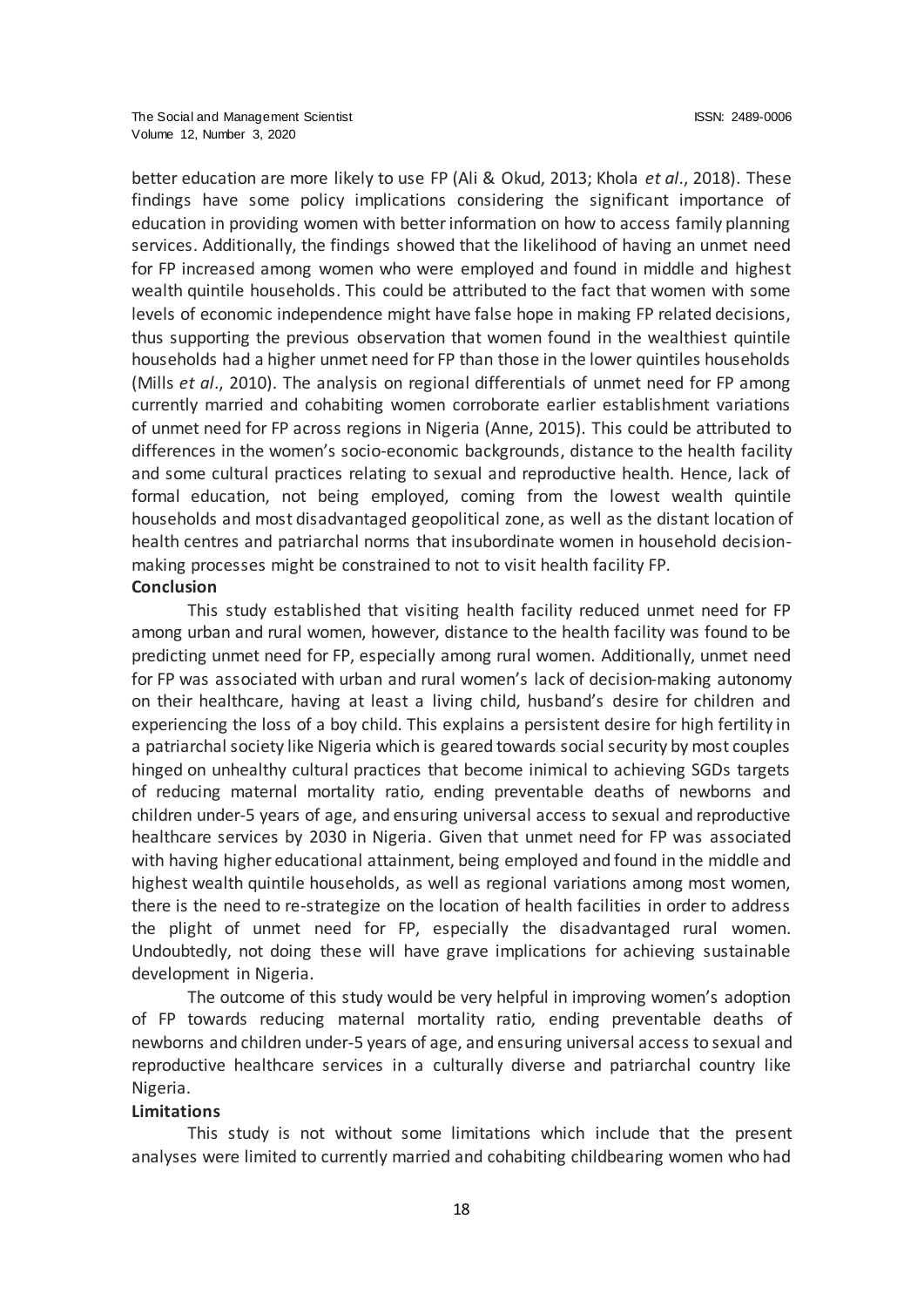given birth to at least a child in the last five years that preceded the survey. This could have a strong potential toward reporting bias/discordance regarding a visit to the health facility and intra-familial measures influencing unmet need for FP, as the participants were only ever-married and cohabiting women. Despite these limitations, the findings are important for more strategic policies and programmes, especially for disadvantaged women with respect to visiting the health facility and intra-familial measures predicting unmet need for FP in Nigeria.

# **Acknowledgements**

The author is grateful to the ICF International for making Demographic and Health Survey datasets publicly available that made this study possible.

# **REFERENCES**

- Adebowale, S. A., Fagbamigbe, F. A., & Bamgboye, E. A. (2011). Contraceptive use: implication for completed fertility, parity progression and maternal nutritional status in Nigeria. *African Journal of Reproductive Health*, *15*(4), 60-67.
- Acacio-Claro, P. J. B., & Borja, M. P. (2010). Addressing unmet need: Potential for increasing contraceptive prevalence in the Philippines. *Asia*-*Pacific Population Journal, 25*(2), 5-26.
- Ali, A. A. A., & Okud, A. (2013). Factors affecting unmet need for family planning in Eastern Sudan. *BMC Public Health, 13*, 102. doi: 10.1186/1471-2458-13-102.
- Anne, A. (2015). Unmet contraceptive need among married Nigerian women: an examination of trends and drivers. *Contraception*, *91*(1), 31-38.
- Blackstone, S. A., & Iwelunmor, J. (2017). Determinants of contraceptive use among Nigerian couples: evidence from the 2013 Demographic and Health Survey. *Contraception and Reproductive Medicine*, *2*, 9. doi: 10.1186/s40834-017-0037-6
- Beguy, D., Ezeh, A. C., Mberu, B. U., & Emina, J. B. O. (2017). Changes in use of family planning among the urban poor: evidence from the Nairobi slums. *Population Development Review, 43*(1), 216–234.
- Cleland, J. G., Ndugwa, R. P., & Zulu, E. M. (2011). Family planning in sub-Saharan Africa: progress or stagnation? *Bulletin of the World Health Organisation, 89*(2), 137–143.
- Cleland, J., Harbison, S., & Shah, I. H. (2014). Unmet need for contraception: Issues and challenges. *Studies in Family Planning, 45*(2), 105–122.
- Cohen, S. (2012). London summit puts family planning back on the agenda, offers new lease on life for millions of women and girls. *Guttmacher Public Review*, *15*(3), 20– 24.
- Countdown to 2030 Collaboration. (2018). Countdown to 2030: tracking progress towards universal coverage for reproductive, maternal, newborn, and child health - Epub 2018. *Lancet,* 391(10129), 1538–1548. [doi.org/10.1016/S0140-](https://doi.org/10.1016/S0140-) 6736(18)30104-1.
- Ezire, O., Oluigbo, O., Archilong, V., Ifeanyi, O., & Anyanti, J. (2013). Barriers to repeated use of female condom among women and men of reproductive age in Nigeria. *Journal of AIDS and HIV Research, 5*(6), 206–213.
- Genet, E., Abeje, G., & Ejigu, T. (2015). Determinants of unmet need for family planning among currently married women in Dangila town administration, Awi Zone,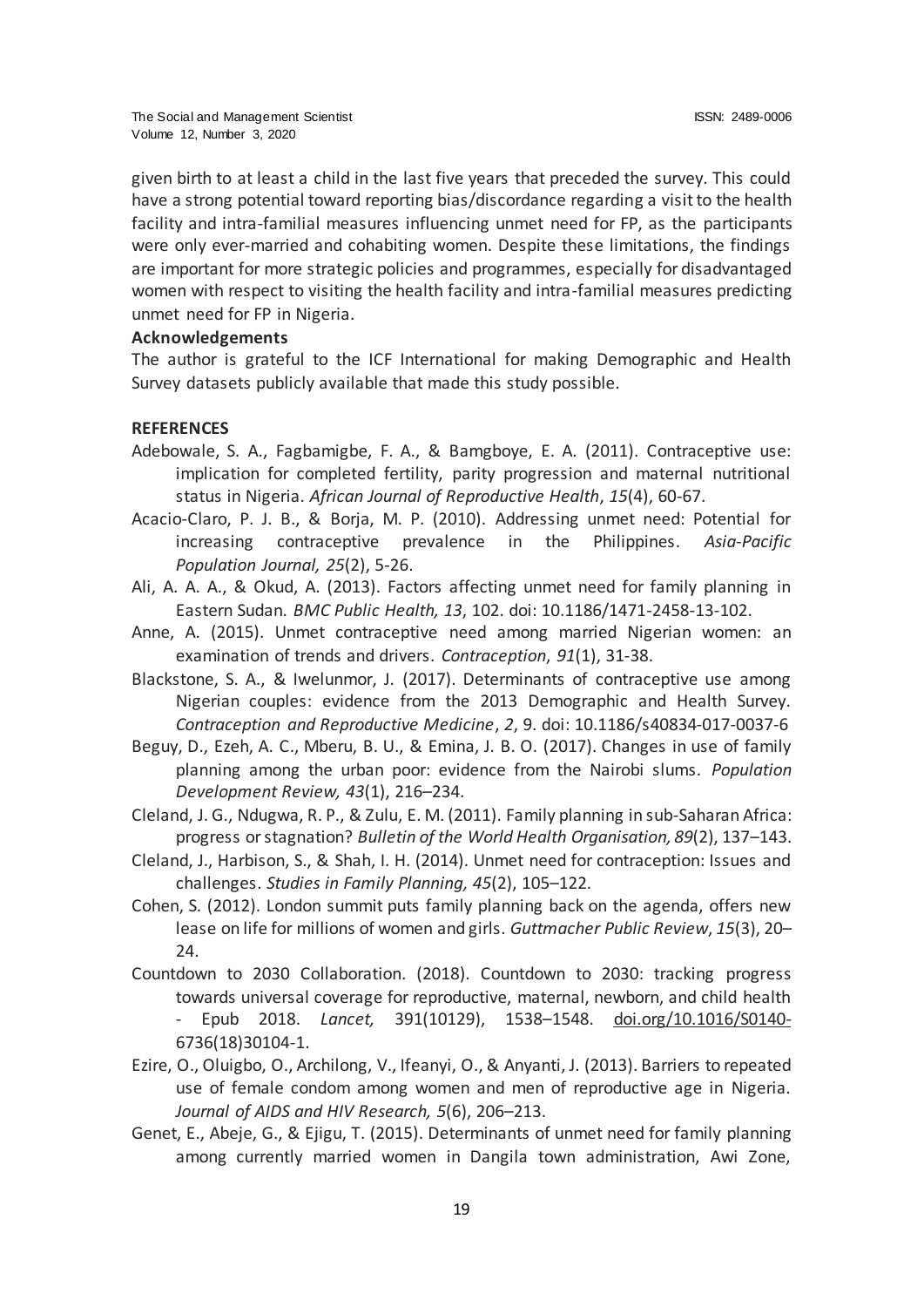Amhara regional state; a cross sectional study. *Reproductive Health, 12*(1), 42. doi: 10.1186/s12978-015-0038-3.

- Haberland, N.A. (2015). The case for addressing gender and power in sexuality and HIV education: A comprehensive review of evaluation studies. *Guttmacker Institute, 4*(3), 311-351.
- Hailemariam, A., & Haddis, F. (2011). Factors affecting Unmet need for Family planning in Southern Nations, Nationalities and Peoples Region, Ethiopia. *Ethiopian Journal of Health Sciences, 21*(2), 77-89.
- Khola, N., Kausar, A. K., Naeem, K., Shahzad, A. K., & Nadia, K. (2018). Contraceptive prevalence rate, unmet need for family planning and its associated factors among women of reproductive age group. *Pakistan Journal of Public Health, 8*(2), 63-69.
- Mills, S., Bos, E., & Suzuki, E. (2010). Unmet need for contraception: At a glance. Human development network at the 2010 World Bank.
- Moreland, R. S., & Talbird, S. (2006). *Achieving the Millennium Development Goals: The contribution of fulfilling the unmet need for family planning*, Washington, DC: U.S. Agency for International Development.
- National Population Commission (NPC) & ICF International. (2019). *Nigeria Demographic and Health Survey 2018*.Abuja, Nigeria, and Rockville, Maryland, USA: NPC and ICF.
- Nzokirishaka, A., & Itua, I. (2018). Determinants of unmet need for family planning among married women of reproductive age in Burundi: a cross-sectional study. *Contraception and Reproductive Medicine, 3*, 11[. doi:10.1186/s40834-018-0062-0](https://doi.org/10.1186/s40834-018-0062-0)
- Oginni, A., Adebajo, S., & Ahonsi, B. (2015). Trend and determinants of unmet need for family planning services among currently married women and sexually active unmarried women aged 15-49 in Nigeria (2003—2013). *African Population Studies, 29*(1), 1483–1500.
- Ojakaa, D. (2008). Trends and Determinants of Unmet Need for Family Planning in Kenya. *DHS Working Papers.* Calverton, Maryland, USA: Macro International Inc. Available a[t http://dhsprogram.com/pubs/pdf/WP56/WP56.pdf](http://dhsprogram.com/pubs/pdf/WP56/WP56.pdf)
- Osuafor, G. N., & Mturi, A. J. (2014). Attitudes towards sexual control within conjugal union in the era of the HIV/AIDS epidemic in Mahikeng, South Africa. *African Population Studies, 28*(1), 538-550.
- Population Reference Bureau. (2019). Family planning Data Sheet. 1875 Connecticut Ave., NW, Washington, DC 20009 USA. [www.prb.org](http://www.prb.org/)
- Robinson, N., Stoffel, C., & Haider, S. (2015). Global women's health is more than maternal health: a review of gynaecology care needs in low-resource settings. *Obstetrical & Gynecological Survey, 70*(3), 211-222.
- Singh, S., Darroch, J. E., & Ashford, L. S. (2014). *Adding It Up: The Costs and Benefits of Investing in Sexual and Reproductive Health 2014*, New York: Guttmacher Institute.
- Tekelab, T., Melka, A. S., & Wirtu, D. (2015). Predictors of modern contraceptive methods useamong married women of reproductive age groups in Western Ethiopia: a community basedcross-sectional study. *BMC Women's Health,* 15, 52. doi: 10.1186/s12905-015-0208-z.